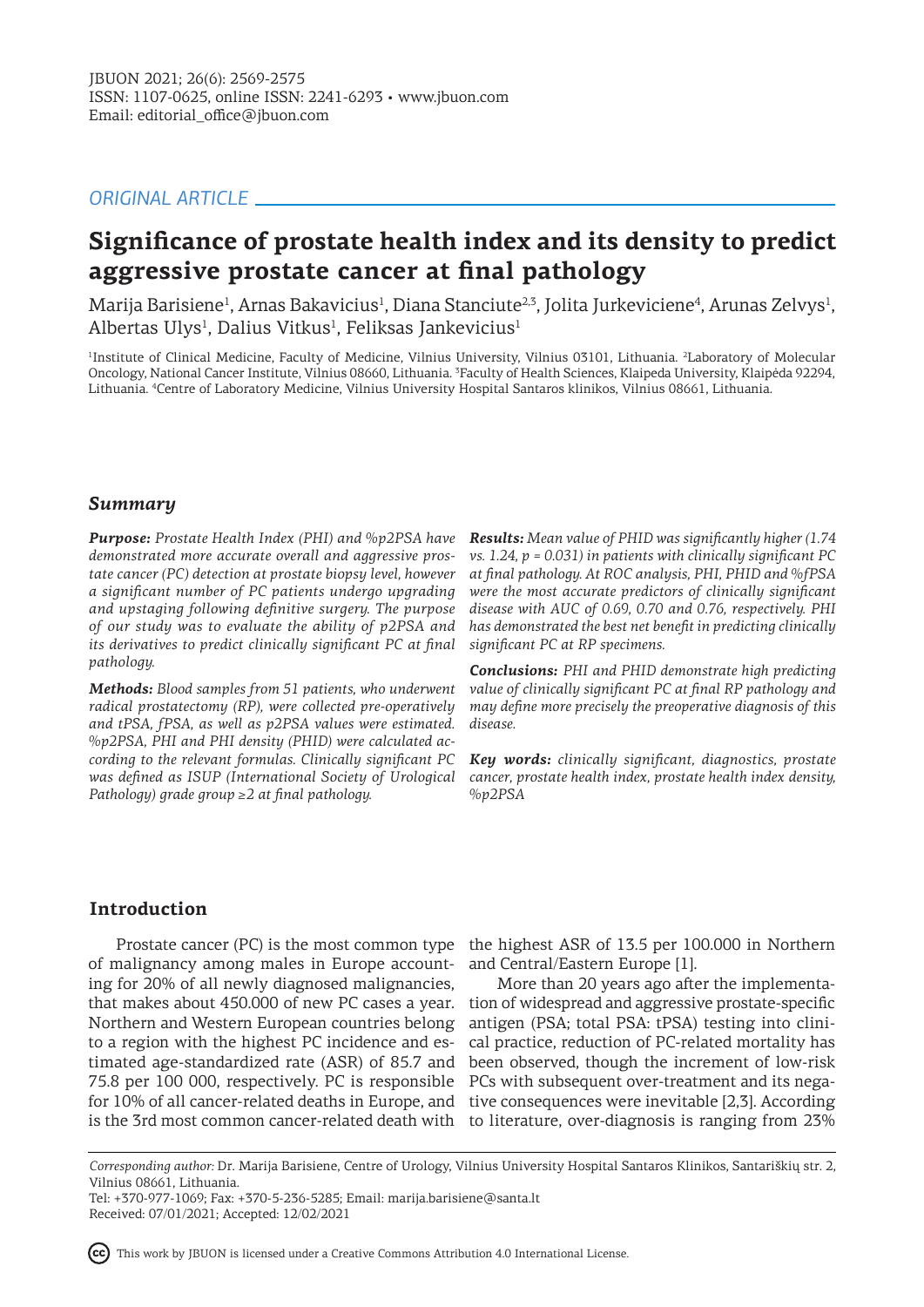to 42% of all screen-detected PCs [4,5], aiming an early detection of clinically significant PC as a major concern of biomedical research.

tPSA is produced in the prostatic tissue as a proPSA. One of the proPSA isoforms is [-2]proPSA (p2PSA) which is a truncated form of intact [-7] proPSA. It was determined, that higher levels of p2PSA are detected in PC patients in comparison to healthy males [6]. Subsequently, p2PSA derivatives, such as prostate health index (PHI) and percentage of p2PSA to fPSA (%p2PSA), have been suggested for PC diagnostics with intent to increase the specificity of each single biomarker [7]. The advantages of PHI and %p2PSA for improved overall and aggressive PC detection at prostate biopsy (PB) have been demonstrated in many studies [8-14], while prostate volume-adjusted index, such as PHI density (PHID) has been suggested as a potential diagnostic tool with even higher diagnostic power [15-19]. However, there are still lacking data about %p2PSA and its derivatives prognostic potential to predict adverse pathology at final radical prostatectomy (RP) specimens.

The aim of our study was to evaluate the ability of p2PSA and its derivatives, as well as PHID to predict clinically significant PC at final RP pathology.

#### **Methods**

#### *Patients and samples*

A prospective study cohort was consisted of 51 males who underwent RP due to organ-confined PC at Vilnius University Hospital Santaros Klinikos (Lithuania) and National Cancer Institute (Lithuania) from January 2015 till December 2016. All males included into the study were older than 50 years with tPSA ranging from 2 to 10 ng/mL and normal findings on digital rectal examination (DRE). In all patients blood samples were collected pre-operatively and tPSA, fPSA, as well as p2PSA were assessed according to the criteria described by Semjonow et al [20]. The samples were processed in a single laboratory using the Beckman Coulter Access® 2 Immunoassay Analyser and Access Hybritech® (Instrumentation Laboratory (Lithuania), B.I) reagents and calibrators for all assays, including tPSA, fPSA, and p2P-SA. Hybritech calibration was used for tPSA, and fPSA. %p2PSA was calculated using the formula: (p2PSA/free PSA (fPSA))x100 and PHI as (p2PSA/fPSA)x√tPSA [7]. Transrectal ultrasound was used to measure the volume of the prostate gland. Prostate volume (PV) was calculated using the formula: prostate length x height x width x 0.52. PSA density (PSAD) and PHID were calculated as tPSA and PHI divided by the volume of the prostate, respectively. All histopathologic specimen evaluation was done at the National Centre of Pathology (Lithuania) by dedicated pathologists blinded to the blood serum results. Gleason score was evaluated according to the 2005 Guidelines of International Society of Urological Pathology (ISUP) and ISUP grades were assigned according to ISUP 2014 recommendations [21]. Clinically significant PC was defined as ISUP grade group ≥2 and non-clinically significant PC was defined as ISUP grade group <2.

The current study is an independent arm of the prospective trial investigating the prognostic potential of p2PSA and its indices at PB pathology. The study was approved by the Regional Biomedical Research Ethics Committee (No. 158200-14-759-273) and written informed consent was obtained from all the patients.

#### *Statistics*

Frequency tabulation and median with minimum and maximum values were used to describe the distribution of categorical variables and mean with standard deviation was used to describe continues variables. The Shapiro-Wilk test was used to determine the normality of the variables. Student's t-test and Mann-Whitney-U test

**Table 1.** Clinicopathologic characteristics of the study cohort

| Parameter                    | All patient<br>$(N=51)$ |  |  |
|------------------------------|-------------------------|--|--|
|                              |                         |  |  |
| Age, years                   |                         |  |  |
| Mean (SD)                    | 62.40 (5.85)            |  |  |
| PV, mL                       |                         |  |  |
| Mean (SD)                    | 38.71 (16.03)           |  |  |
| Biopsy, N (%)                |                         |  |  |
| Primary                      | 42 (82.40)              |  |  |
| Repeated                     | 9(17.60)                |  |  |
| $cISUP$ grade, $N$ (%)       |                         |  |  |
| 1                            | 28 (54.90)              |  |  |
| $\overline{2}$               | 18 (35.30)              |  |  |
| 3                            | 2(3.90)                 |  |  |
| 4                            | 3(5.90)                 |  |  |
| 5                            | 0(0.00)                 |  |  |
| Radical prostatectomy, N (%) |                         |  |  |
| Open                         | 44 (86.30)              |  |  |
| Laparoscopic                 | 7(13.7)                 |  |  |
| pISUP grade, N (%)           |                         |  |  |
| 1                            | 13 (25.50)              |  |  |
| $\overline{2}$               | 32 (62.70)              |  |  |
| 3                            | 4(7.80)                 |  |  |
| $\overline{4}$               | 0(0.00)                 |  |  |
| 5                            | 2(3.90)                 |  |  |
| pT stage, N (%)              |                         |  |  |
| pT <sub>2</sub>              | 34 (66.70)              |  |  |
| pT3a                         | 12 (23.50)              |  |  |
| pT3b                         | 5(9.80)                 |  |  |

cISUP: clinical ISUP grading; ISUP: International Society of Urological Pathology; N: number of patients; pISUP: pathological ISUP grading; PV: prostate volume; SD: standard deviation; pT: pathological local tumor staging according to TNM classification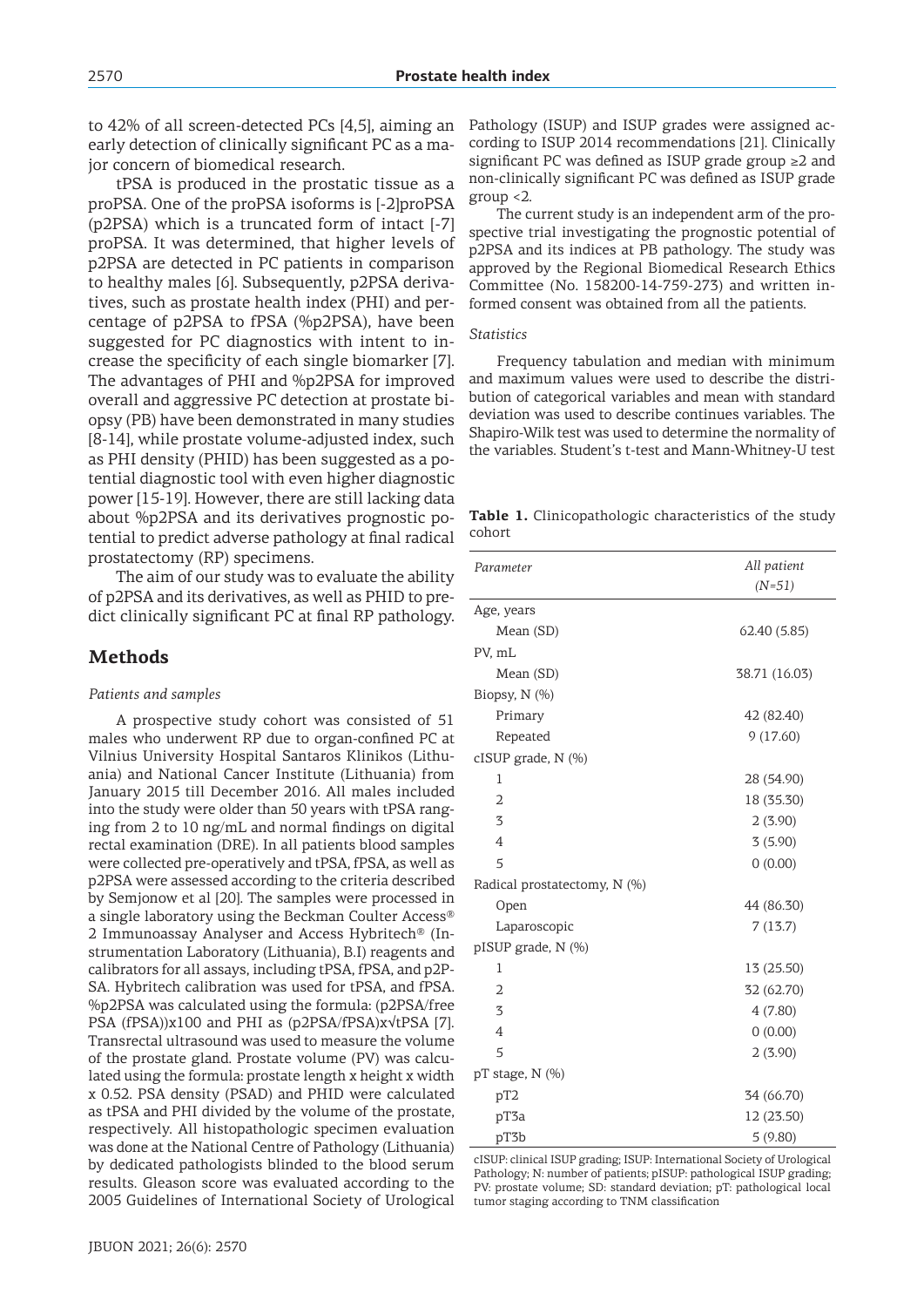were used for comparisons of normally and non-normally distributed continuous variables, respectively. Receiver operating characteristic (ROC) analysis was performed to evaluate the area under the curve (AUC) for prognostic factors. Decision curve analysis (DCA) [22] was used to determine the net benefit of single biomarkers in guiding clinical decision-making. A two-tailed p value < 0.05 was considered significant. Statistical analyses were performed using statistical analysis system (SAS) package version 9.2 (SAS Institute Inc., Carry, NC, USA).

#### **Results**

Overall, 51 patients who underwent RP due to biopsy-confirmed PC were included into the study. Clinicopathologic characteristics of the study cohort are summarised in Table 1. Clinically significant PC was diagnosed in 38 (74.5%) and 23 (45.1%) patients according to RP and PB pathology, respectively. Baseline clinical characteristics, such as age and prostate volume, were well balanced between patients with clinically significant and non-significant disease at RP and PB levels (all p>0.05).

Mean value of tPSA was 4.77 (1.94) ng/mL, fPSA was 0.60 (0.26) ng/mL, %fPSA was 12.71 (5.83) and PSAD was 0.15 (0.08), while mean value of p2PSA was 12.94 (7.14) pg/mL, %p2PSA was 2.38 (0.79), PHI was 50.55 (18.53), and PHID was 1.61 (0.99) for all the patients.

Mean value of PHID was significantly higher  $(1.74 \text{ vs. } 1.24, \text{ p=0.031})$  and mean value of %fPSA was significantly lower (11.60 vs. 16.00, p=0.005) in patients with clinically significant PC at final pathology, while a tendency for higher values of PHI (53.31 vs. 42.50, p=0.069) and PSAD (0.16 vs. 0.11, p=0.079) in these patients were observed (Table 2). No statistically significant differences were re-PC (Figure 2B).

vealed between investigated biomarkers in patients with clinically significant and non-significant disease at PB.

In univariate ROC analysis, PHI, PHID and %fPSA were the most accurate predictors of clinically significant PC at final pathology with AUC of 0.69, 0.70 and 0.76, respectively (Figure 1A). Comparing single components of PHI, PHI and PHID showed higher predictive power as compared to p2PSA only (AUC: 0.69 vs. 0.51, p=0.006; and AUC: 0.70 vs. 0.51, p=0.092, respectively). Predicting clinically significant PC at PB, the highest AUC was reached for PHI and %p2PSA (both AUC: 0.62), while AUC for PHID was 0.59 (Figure 1B).

We performed DCA to determine the net benefit for each biomarker to predict clinically significant PC at final RP pathology and PB. The best net benefit at final pathology was determined for PHI, when at 45% threshold probability 56% of patients after RP would be diagnosed with clinically significant disease (Figure 2A). PHI also revealed the best net benefit at biopsy level, where at 35% threshold probability 18% of patients undergoing PB would be diagnosed with clinically significant PC (Figure 2B).

We performed DCA to determine the net benefit for each biomarker to predict clinically significant PC at final RP pathology and PB. The best net benefit at final pathology was determined for PHI, when at 45% threshold probability 56% of patients after RP would be diagnosed with clinically significant disease (Figure 2A). PHI also revealed the best net benefit at biopsy level, where at 35% threshold probability 18% of patients undergoing PB would be diagnosed with clinically significant

**Table 2.** Values of estimated serum biomarkers according to clinical and pathological ISUP grading

|                         | Clinical ISUP grading |               |         | Pathological ISUP grading |                   |         |
|-------------------------|-----------------------|---------------|---------|---------------------------|-------------------|---------|
| Parameter               | ISUP < 2              | $ISUP \geq 2$ | p value | ISUP < 2                  | ISUP <sub>2</sub> | p value |
| Patients, N (%)         | 28 (54.9)             | 23(45.1)      |         | 13(25.5)                  | 38 (74.5)         |         |
| tPSA, ng/mL, Mean (SD)  | 4.64(1.69)            | 4.94(2.24)    | 0.865   | 4.09(1.64)                | 5.01(2.00)        | 0.136   |
| PSAD, Mean (SD)         | 0.14(0.08)            | 0.15(0.08)    | 0.683   | 0.11(0.07)                | 0.16(0.08)        | 0.079   |
| fPSA, ng/mL, Mean (SD)  | 0.60(0.27)            | 0.60(0.26)    | 0.798   | 0.60(0.29)                | 0.60(0.26)        | 0.298   |
| %fPSA, Mean (SD)        | 13.50 (6.30)          | 11.70 (5.15)  | 0.372   | 16.00 (4.49)              | 11.60 (5.85)      | 0.005   |
| p2PSA, pg/mL, Mean (SD) | 12.62(6.25)           | 13.33 (8.22)  | 0.726   | 12.83 (7.24)              | 12.98 (7.20)      | 0.905   |
| %p2PSA, Mean (SD)       | 2.27(0.87)            | 2.50(0.68)    | 0.299   | 2.09(0.91)                | 2.47(0.74)        | 0.230   |
| PHI, Mean (SD)          | 48.44 (20.03)         | 53.12 (16.59) | 0.158   | 42.50 (22.74)             | 53.31 (16.30)     | 0.069   |
| PHID, Mean (SD)         | 1.54(1.08)            | 1.70(0.87)    | 0.268   | 1.24(1.12)                | 1.74(0.92)        | 0.031   |

fPSA: free prostate specific antigen; %fPSA: free to tPSA ratio; ISUP: International Society of Urological Pathology; N: number of patients; PV: prostate volume; %p2PSA: p2PSA to fPSA ratio; PHI: Prostate Health Index; PHID: PHI density; PSAD: PSA density; p2PSA: [-2]proPSA; SD: standard deviation; tPSA: total PSA.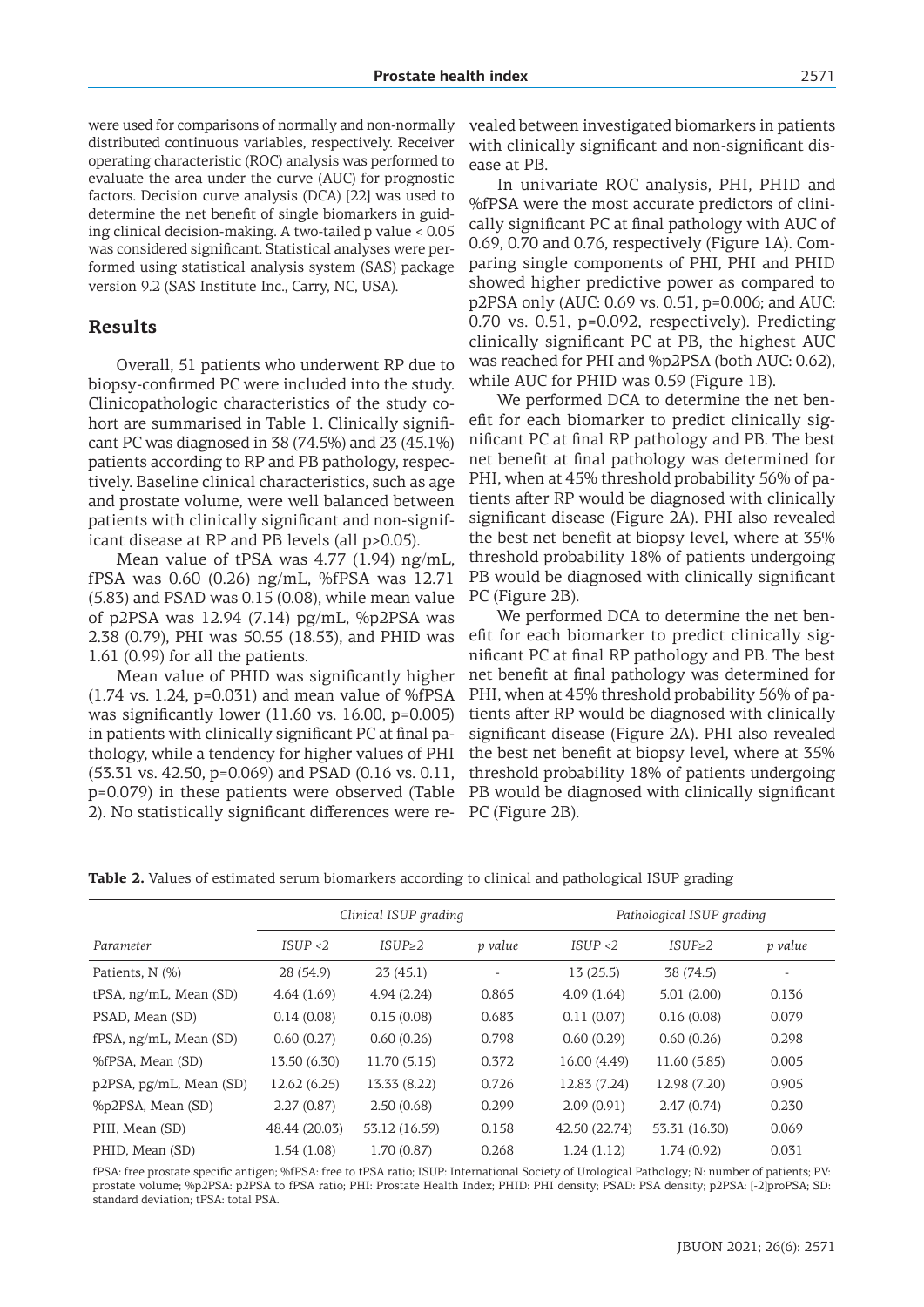

**Figure 1.** Receiver operating characteristic curves representing diagnostic ability of blood serum biomarkers to predict **(A)** clinically significant prostate cancer at definitive pathology and **(B)** at biopsy.

fPSA: free prostate-specific antigen; %fPSA: free to tPSA ratio; PHI: Prostate Health Index; PHID: PHI density; PSAD: prostate-specific antigen density; p2PSA: [-2]proPSA; %p2PSA: p2PSA to fPSA ratio; ROC: receiver operating characteristic; tPSA: total prostate specific antigen.



**Figure 2.** Decision curve analysis for PHI to predict ISUP grade ≥2 prostate cancer **(A)** at final pathology and **(B)** at biopsy. The net benefit is plotted against the threshold probability. The unit of net benefit is true positive. ISUP: International Society of Urological Pathology; PHI: Prostate Health Index.

#### **Discussion**

PC screening programs based on tPSA only still remains a controversial topic in the urological community all over the world and are criticized for its potential harms, such as psychological distress, false-positive results following subsequent PB, as well as over-diagnosis and over-treatment of clinically-insignificant indolent disease, including treatment complications along with negative impact on male's quality of life [23-25].

Therefore, more accurate diagnostic serum markers, such as p2PSA and its derivatives, are urgently needed for clinical practice that could not only identify PC, but also predict clinically significant disease at PB [8-14]. Since considerable number of patients undergoing PB are upgraded and upstaged at final pathology [26], we suggest to estimate preoperative values of p2PSA, %p2PSA, PHI so PHID, and to explore the ability of these markers to predict aggressive PC at final RP pathology.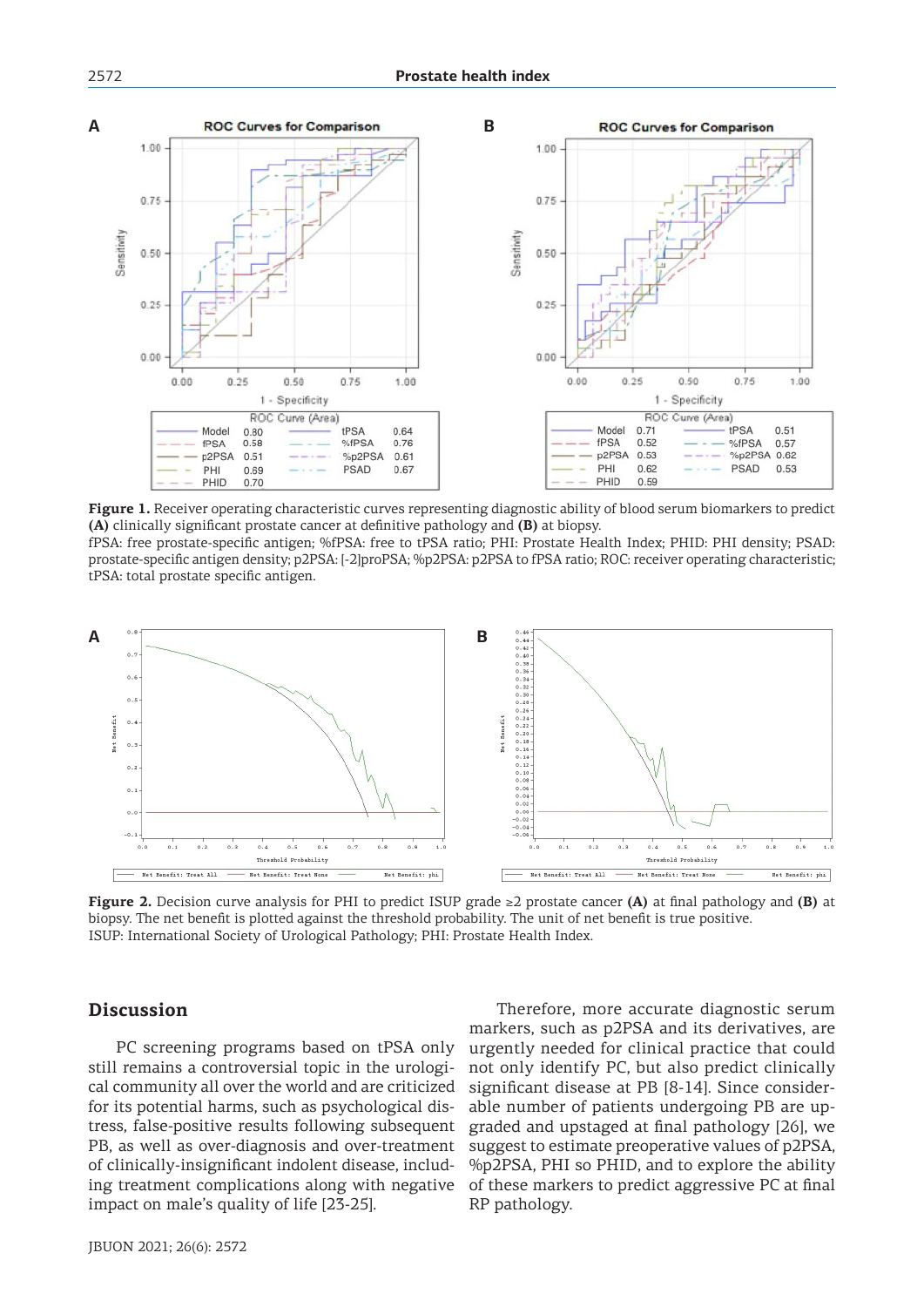have investigated the potential of p2PSA and its derivatives to detect clinically significant PC at final pathology. In a cohort of patients undergoing RP, higher values of p2PSA, %p2PSA, as well as PHI and PHID values have been observed pre-operatively in patients with  $ISUP \geq 2$  PC and locally advanced disease at final pathology [27-33]. It is important to note that higher levels of these biomarkers have been detected even 2-3 years before the diagnosis [28]. Our findings are in line with the literature, where value of PHID (1.74 vs. 1.24, p=0.031) was significantly higher in patients harbouring clinically significant PC at final pathology, while a strong tendency to predict clinically significant disease was observed for PHI (42.50 vs. 53.31, p=0.069).

According to our data, PHID and PHI have demonstrated comparable results to predict clinically significant PC at final RP pathology (AUC: 0.70 and AUC: 0.69, respectively), while the same AUC value for PHI was reported by Fossati et al [30]. However, %fPSA with AUC of 0.76 retained a significant predictor in our ROC curve analysis [2]. At PB level PHI outperformed PHID for detection of clinically significant disease (AUC: 0.62 and AUC: 0.59, respectively), while other studies have reported a bit higher AUC values for PHI ranging from 0.73 to 0.82 [11, 12]. However, %p2PSA, also retained as a strong predictor of clinically significant disease in our cohort (AUC: 0.62), what is in line with other authors, reporting AUC for %p2PSA ranging from 0.64 to 0.68 [9, 12, 34].

Several studies compared diagnostic and prognostic potential of PHI with other molecular biomarkers, such as prostate cancer antigen 3 (PCA3) and transmembrane protease, serine 2 (TMPRSS:2):v-ets erythroblastosis virus E26 onco-gene homolog (avian) (ERG) gene fusion (T2:ERG), but there is no similar data available for PHID. Stephan et al concluded that PHI outperformed the diagnostic accuracy of T2:ERG for PC in PB setting [35). Cantiello et al published their data on the predictive accuracy of PHI and PCA3 to predict adverse pathologic features in males undergoing RP, where only PHI provided significant predictive accuracy in multivariate analysis for clinically significant and locally advanced PC [29].

Only a few studies have explored the combined prognostic power of PHI with other well established PC molecular markers. Joining plasma levels of dysregulated microRNAs with PHI significantly increased the prognosis of metastatic

According to the literature just few studies PC [36]. Combination of PHI expression with additional serum biomarkers may increase current PC risk stratification tools and should attract more research.

> Our study has several shortcomings. Firstly, the small-size study cohort predisposes a limited statistically significance that precludes strong conclusions. Secondly, it was not possible to make a comparative analysis with other commercially available serum biomarkers, such as PCA3 and 4K test, which could be useful tools in the decision making. Thirdly, multi-parametric magnetic resonance imaging, widely used in modern clinical practice, was not included in our protocol. Finally, several dedicated pathologists have been involved that could make a bias in pathologic analysis of RP specimens. Notwithstanding these limitations, there is a certain strength of our study. It's very important that our statements about diagnostic power of p2PSA and its derivatives are based on final RP pathology. The study revealed the clinical value of PHI and PHID to predict clinically significant PC at final pathology, what is crucial not only in repeat biopsy setting, but also in decision making about definitive PC therapy. To the best of our knowledge, this is one of the first prospective design studies investigating PHID as a PC prognostic biomarker at final pathology.

## **Conclusions**

Higher preoperative PHI and PHID values are associated with clinically significant PC at RP pathology. If the results that we report are reproducible in larger prospective studies, PHI and PHID may be used alone or in combination with other molecular biomarkers in making decisions about individual management strategy for PC patients.

#### **Author contributions**

M.B.: collected and analyzed the data and drafted the manuscript. A.U.: collected the data and revised the manuscript. J.J., D.S. and D.V processed the blood samples. A.B. and A.Z. revised the manuscript. F.J. supervised the analysis, revised and edited the manuscript. All authors have read and agreed to the published version of the manuscript.

## **Conflict of interests**

The authors declare no conflict of interests.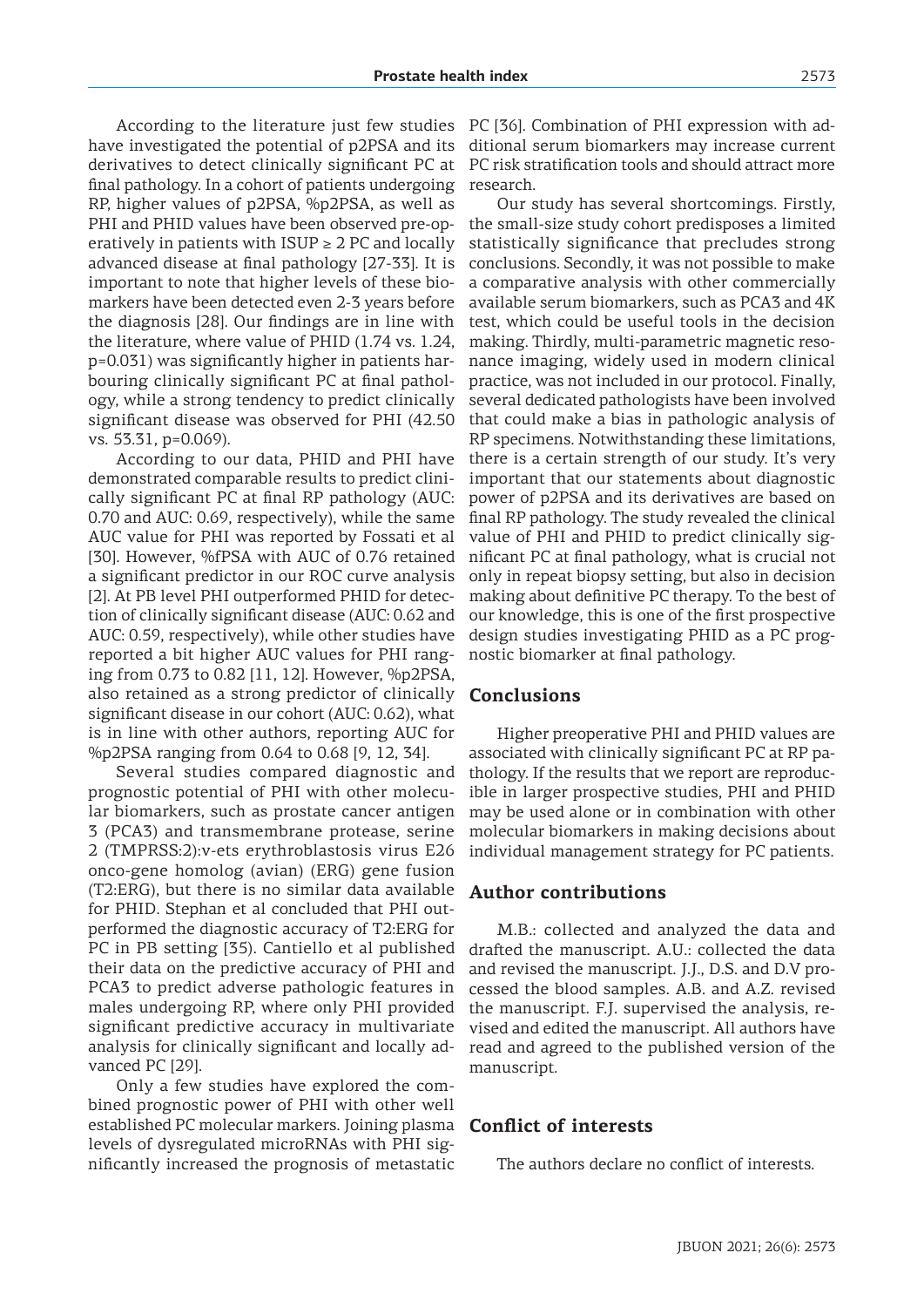# **References**

- 1. Bray F, Ferlay J, Soerjomataram I, Siegel RL, Torre LA, Jemal A. Global cancer statistics 2018: GLOBO-CAN estimates of incidence and mortality worldwide for 36 cancers in 185 countries. CA: Cancer J Clinic 2018;68:394-424.
- 2. Schroder FH, Hugosson J, Roobol MJ et al. Screening and prostate cancer mortality: results of the European Randomised Study of Screening for Prostate Cancer (ERSPC) at 13 years of follow-up. Lancet 2014;384:2027-35.
- 3. Hugosson J, Godtman RA, Carlsson SV et al. Eighteenyear follow-up of the Goteborg Randomized Population-based Prostate Cancer Screening Trial: effect of sociodemographic variables on participation, prostate cancer incidence and mortality. Scandinav J Urol 2018;52:27-37.
- 4. Draisma G, Etzioni R, Tsodikov A et al. Lead time and overdiagnosis in prostate-specific antigen screening: importance of methods and context. J Natl Cancer Inst 2009;101:374-83.
- 5. Heijnsdijk EA, der Kinderen A, Wever EM, Draisma G, Roobol MJ, de Koning HJ. Overdetection, overtreatment and costs in prostate-specific antigen screening for prostate cancer. Br J Cancer 2009;101:1833-8.
- 6. Mikolajczyk SD, Marks LS, Partin AW, Rittenhouse HG. Free prostate-specific antigen in serum is becoming more complex. Urology 2002;59:797-802.
- 7. Jansen FH, van Schaik RH, Kurstjens J et al. Prostatespecific antigen (PSA) isoform p2PSA in combination with total PSA and free PSA improves diagnostic accuracy in prostate cancer detection. Eur Urol 2010;57:921- 7.
- 8. Catalona WJ, Partin AW, Sanda MG et al. A multicenter study of [-2]pro-prostate specific antigen combined with prostate specific antigen and free prostate specific antigen for prostate cancer detection in the 2.0 to 10.0 ng/ml prostate specific antigen range. J Urol 2011;185:1650-5.
- 9. Guazzoni G, Nava L, Lazzeri et al. Prostate-specific antigen (PSA) isoform p2PSA significantly improves the prediction of prostate cancer at initial extended prostate biopsies in patients with total PSA between 2.0 and 10 ng/ml: results of a prospective study in a clinical setting. Eur Urol 2011;60:214-22.
- 10. Bruzzese D, Mazzarella C, Ferro M, Perdona S, Chiodini P, Perruolo G, et al. Prostate health index vs percent free prostate-specific antigen for prostate cancer detection in men with "gray" prostate-specific antigen levels at first biopsy: systematic review and meta-analysis. Translat Res 2014;164:444-51.
- 11. de la Calle C, Patil D, Wei JT et al. Multicenter Evaluation of the Prostate Health Index to Detect Aggressive Prostate Cancer in Biopsy Naive Men. J Urol 2015;194:65-72.
- 12. Boegemann M, Stephan C, Cammann H et al. The percentage of prostate-specific antigen (PSA) isoform [-2] proPSA and the Prostate Health Index improve the diagnostic accuracy for clinically relevant prostate cancer at initial and repeat biopsy compared with total
- 13. Park H, Lee SW, Song G et al. Diagnostic Performance of %[-2]proPSA and Prostate Health Index for Prostate Cancer: Prospective, Multi-institutional Study. J Korean Med Sci 2018;33:e94.
- 14. Barisiene M, Bakavicius A, Stanciute D et al. Prostate Health Index and Prostate Health Index Density as Diagnostic Tools for Improved Prostate Cancer Detection. BioMed Res Int 2020;2020:9872146.
- 15. Mearini L, Ferri C, Lazzeri M et al. Evaluation of prostate-specific antigen isoform p2PSA and its derivates, %p2PSA, prostate health index and prostate dimensionadjusted related index in the detection of prostate cancer at first biopsy: an exploratory, prospective study. Urologia Int 2014;93:135-45.
- 16. Tosoian JJ, Druskin SC, Andreas D et al. Prostate Health Index density improves detection of clinically significant prostate cancer. BJU Int 2017;120:793-8.
- 17. Druskin SC, Tosoian JJ, Young A et al. Combining Prostate Health Index density, magnetic resonance imaging and prior negative biopsy status to improve the detection of clinically significant prostate cancer. BJU Int 2018;121:619-26.
- 18. Lopes Vendrami C, McCarthy RJ, Chatterjee A et al. The Utility of Prostate Specific Antigen Density, Prostate Health Index, and Prostate Health Index Density in Predicting Positive Prostate Biopsy Outcome is Dependent on the Prostate Biopsy Methods. Urology 2019;129:153-9.
- 19. Schulze A, Christoph F, Sachs M et al. Use of the Prostate Health Index and Density in 3 Outpatient Centers to Avoid Unnecessary Prostate Biopsies. Urologia Int 2020;104:181-6.
- 20. Semjonow A, Kopke T, Eltze E, Pepping-Schefers B, Burgel H, Darte C. Pre-analytical in-vitro stability of [-2]proPSA in blood and serum. Clin Biochem 2010;43:926-8.
- 21. Epstein JI, Egevad L, Amin MB et al. The 2014 International Society of Urological Pathology (ISUP) Consensus Conference on Gleason Grading of Prostatic Carcinoma: Definition of Grading Patterns and Proposal for a New Grading System. Am J Surg Pathol 2016;40:244-52.
- 22. Vickers AJ, Elkin EB. Decision curve analysis: a novel method for evaluating prediction models. Medical decision making : an international journal of the Society for Med Dec Making. 2006;26(6):565-74.
- 23. https://www.uspreventiveservicestaskforce.org/Page/ Document/RecommendationStatementFinal/prostatecancer-screening1.
- 24. Loeb S, Bjurlin MA, Nicholson J et al. Overdiagnosis and overtreatment of prostate cancer. Eur Urol 2014;65:1046-55.
- 25. Fenton JJ, Weyrich MS, Durbin S, Liu Y, Bang H, Melnikow J. Prostate-Specific Antigen-Based Screening for Prostate Cancer: Evidence Report and Systematic Review for the US Preventive Services Task Force. JAMA. 2018;319:1914-31.